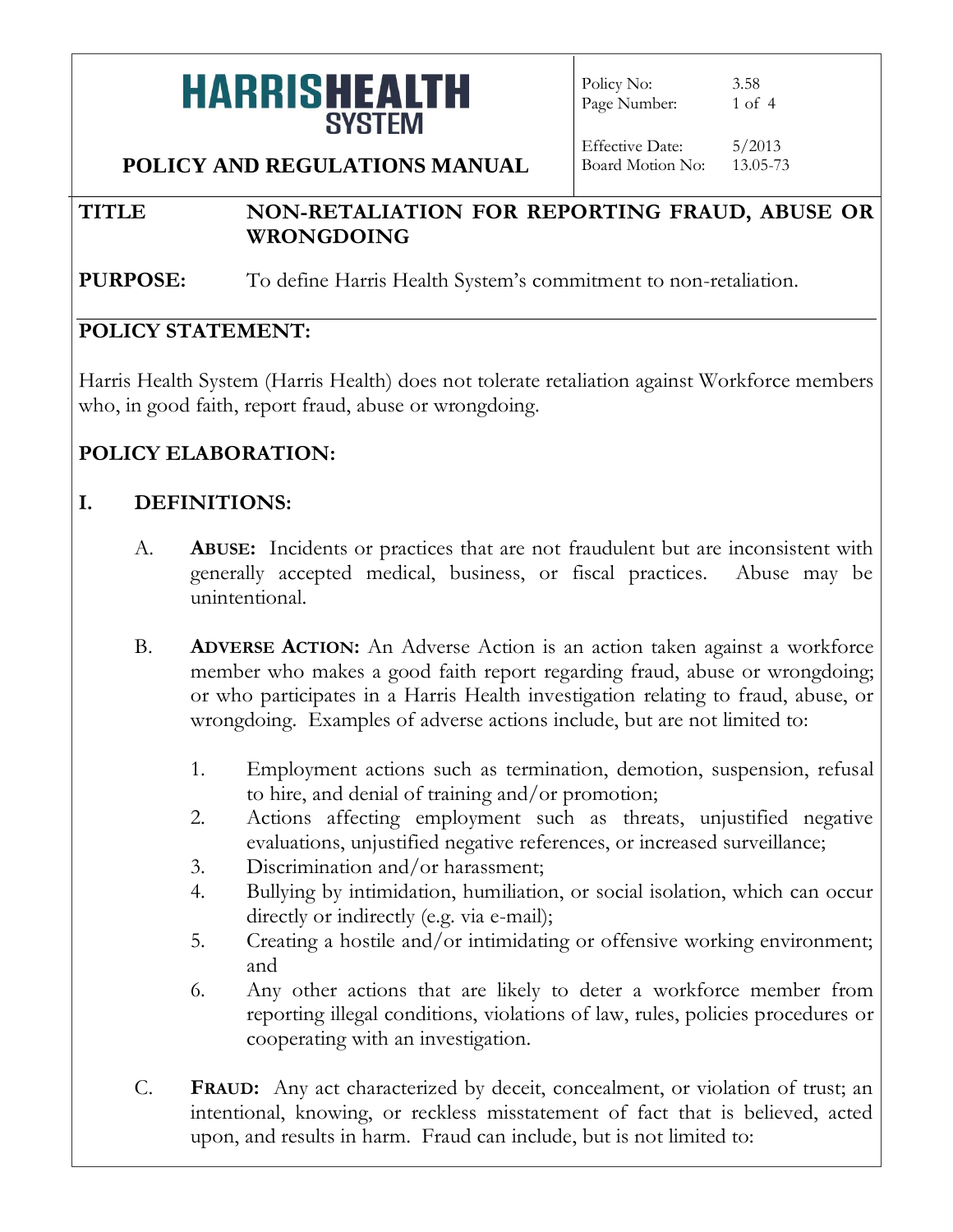Policy No: 3.58 Page Number: 2 of 4

**POLICY AND REGULATIONS MANUAL**

Effective Date: 5/2013 Board Motion No: 13.05-73

- 1. Violations of Federal or State False Claims Act laws;
- 2. Theft of time;
- 3. Diversion of revenue;
- 4. Charging Harris Health for expenses or capital items without authorization;
- 5. Misstatement of financial accounts;
- 6. Theft or misappropriation of Harris Health assets; or
- 7. Unreported conflicts of interest.
- D. **RETALIATION:** Any adverse action taken against a workforce member because the workforce member has reported fraud, abuse or wrongdoing; or has cooperated with an investigation.
- E. **WORKFORCE:** Harris Health's Board of Managers, employees, Medical Staff, trainees, contractors, volunteers, and vendors.
- F. **WRONGDOING:** Any action that fails to conform to Harris Health's Code of Conduct; applicable federal and state laws, rules and regulations; and Harris Health policies and procedures.

### **II. NON-RETALIATION COMMITMENT:**

- A. Harris Health does not retaliate against a Workforce member who:
	- 1. Reports, in good faith, an actual or suspected activity of Fraud, Abuse or Wrongdoing pursuant to Harris Health Policy No. 3.31, Preventing Fraud, Abuse and Wrongdoing; or
	- 2. Participates in an investigation related to a report of actual or suspected activity of Fraud, Abuse or Wrongdoing pursuant to Harris Health Policy No. 3.31, Preventing Fraud, Abuse and Wrongdoing.
- B. All managers and supervisors must ensure that Workforce members are not subjected to Retaliation.
- C. Any Workforce member who conducts or condones any Adverse Action will be subject to disciplinary action, up to and including termination.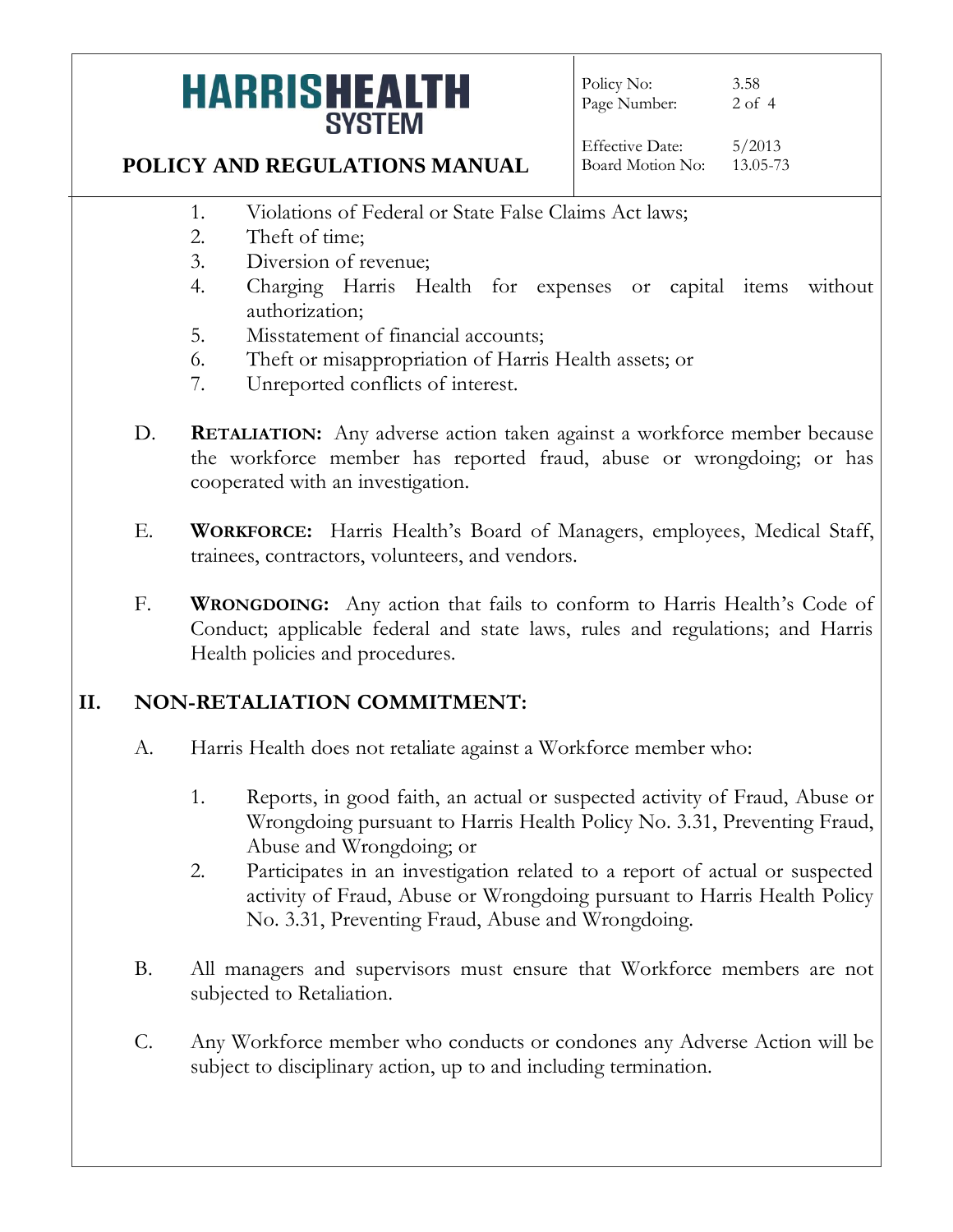Policy No: 3.58<br>Page Number: 3 of 4 Page Number:

### **POLICY AND REGULATIONS MANUAL**

Effective Date: 5/2013 Board Motion No: 13.05-73

D. If any Workforce member reporting Fraud, Abuse, or Wrongdoing suspects that he or she is being retaliated against, he or she should report the alleged activity immediately to the Senior Vice President of Corporate Compliance, the Senior Vice President of Human Resources, or utilize the various reporting mechanisms as described in the Compliance Hotline Policy number 3.36.